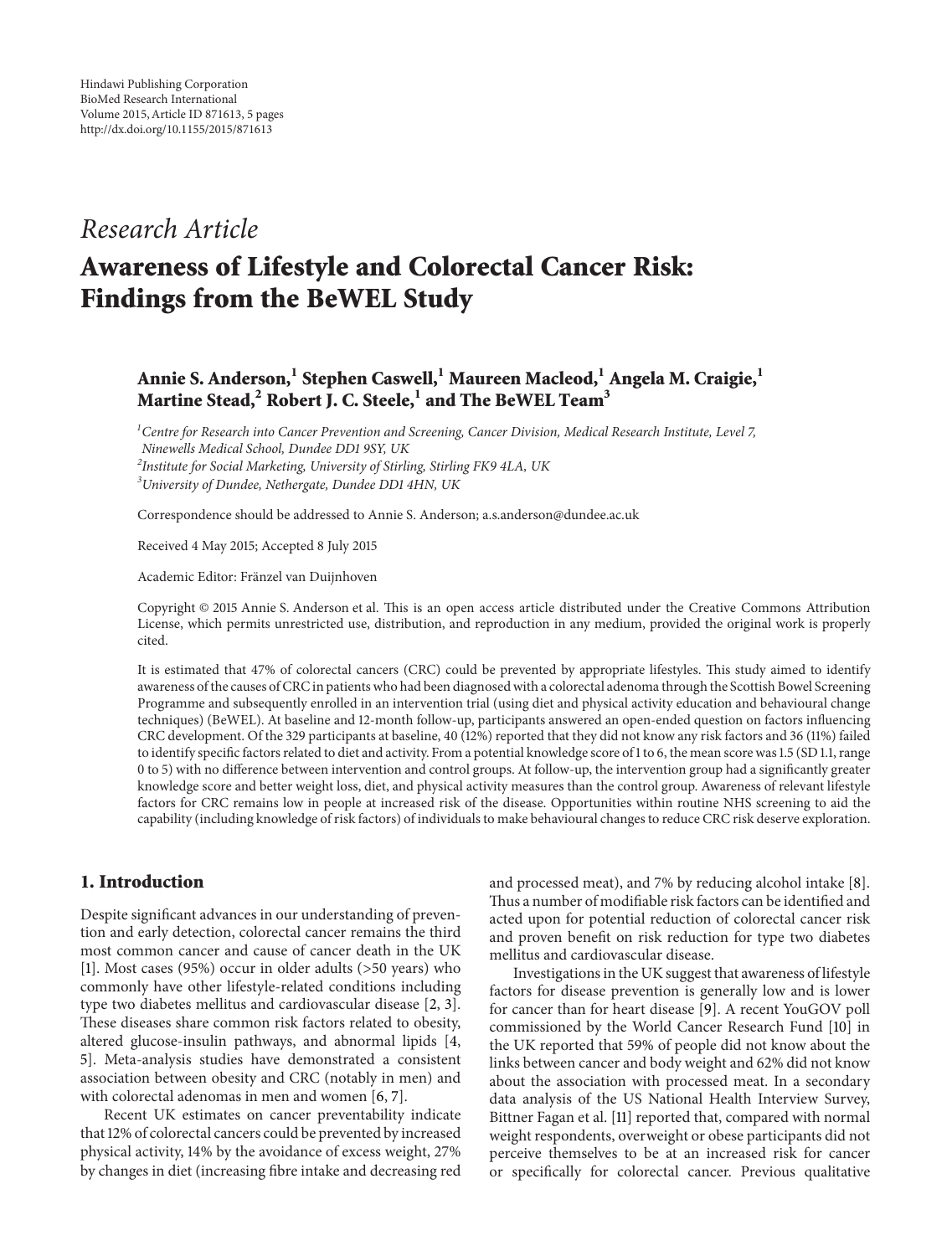research by our research group [\[12](#page-4-11)] reported that people who had been diagnosed with adenomas gave little thought as to what might have caused the adenoma, and in those who gave possible explanations, these tended to relate to age, genetics or "chance." Similar findings have been reported from studies of cancer survivors where genetic factors, smoking and environmental factors (e.g., pollutants or occupation), and psychosocial factors are the most frequently quoted causes of cancer [\[13](#page-4-12)].

The NHS colorectal cancer screening programmes offer a timely opportunity to provide risk factor advice to adults at increased risk of CRC as part of a portfolio of advice (within wider scale population level actions). The current study aims to identify awareness of the causes of CRC in patients who were diagnosed with a colorectal adenoma through the NHS Scotland Bowel Screening Programme and had subsequently been enrolled in a randomised controlled trial of a lifestyle intervention [\[14\]](#page-4-13).

# **2. Methods**

The BeWEL trial was a multicentre randomised controlled trial of a 12-month weight loss intervention delivered by a lifestyle counsellor versus usual care (booklet only) [\[15\]](#page-4-14). The intervention was delivered by a lifestyle counsellor who provided a personalised energy prescription with detailed educational information on food choices and a pedometer based physical activity programme as well as body weight scales. Motivational interviewing techniques and behavioural strategies were used to promote relevant changes in diet, physical activity, and body weight [\[16](#page-4-15)].

Individuals (aged 50 to 74 years) who had received an adenoma diagnosis following a positive faecal occult blood test and colonoscopy, undertaken through the Scottish Bowel Screening Programme, and who had a BMI  $\geq 25 \text{ kg/m}^2$  were invited to participate in the BeWEL trial. All participants received a letter from an NHS consultant with their adenoma results, endorsing the study and highlighting the importance of lifestyle in adenoma recurrence and CRC risk. A full invitation letter as well as participant information leaflet was then sent out by a research nurse to eligible respondents.

At baseline and 12-month follow-up, questionnaires were administered by the research nurse. Knowledge of lifestyle risk factors for CRC was assessed at both time-points. Participants responded to the open text question "What do you personally think are the main factors that might increase or decrease a person's chance of developing colorectal cancer?" The research nurse encouraged participants to list as many risk factors as possible under the heading of increase risk or decrease risk without prompting or offering any suggestions. Responses were recorded *verbatim* and subsequently scored by the research team. Responses were scored +1 each for body fatness, alcohol, red meat, and processed meat. Foods high in fibre scored  $+1$  if they specified fibre or  $+0.5$  for fruits and vegetables and/or cereals/whole grains/pulses (maximum score +1). The scoring was designed to indicate awareness of all fibre sources rather than fruit and vegetables per se.

Physical activity scored +1 for specifying being physically active/exercise, or +0.5 for sedentary activity (maximum score +1). The total possible score for knowledge of risk factors was +6.

*2.1. Statistical Analysis.* Statistical analyses were carried out using IBM SPSS Statistics for Windows (IBM Corp.: version 21.0, released 2012, Armonk, NY). Descriptive statistics were used to characterise the cohort with regard to knowledge of risk factors for colorectal cancer. Chi-squared tests were performed for comparison of proportions and independent *t*-tests for differences in means. Significance was taken as  $p \lt 0.05$ . Between-group differences are presented as odds ratios for differences in proportions, or as mean differences with 95% confidence intervals.

# **3. Results**

Full sociodemographic and clinical details of participants at baseline and 12-month follow-up have been presented elsewhere [\[14](#page-4-13)]. Participants had a mean age of 63.6 years (SD 6.8) at baseline, with the majority being male (74%) and having had at least some further, professional, or higher education beyond secondary school (60%).

Of the 329 participants, 40 (12%) reported that they did not know any risk factors and a further 36 (11%) failed to identify specific factors related to diet and activity. The mean score for knowledge was 1.5 (SD 1.1, range 0 to 5). The most frequently cited factors were physical activity and alcohol followed by foods containing dietary fibre. Body weight (in this overweight cohort) was cited by 13%. Two participants cited quantitative recommendations ("5 a day" and "2 alcohol free days per week"). It is notable that "low fluid intake" was reported by 8%, suggesting that people were more familiar with this myth than evidence based recommendations to decrease processed meat (6%). Other factors frequently reported included family history (9%) and stress (6%). A number of other risk factors were also cited including bowel function (constipation), sexual transmission, and intake of dairy foods.

No differences in awareness were found between intervention and control groups at baseline; however at 12 month follow-up the intervention group participants were significantly more aware of body fatness (OR 1.99 (95% CI 1.07–3.70)) and red meat (OR 1.99 (95% CI 1.04–3.81)) as CRC risk factors and had a significantly greater mean knowledge score (1.8 versus 1.5, mean difference 0.29 (95% CI 0.05–0.54)) [\(Table 1\)](#page-2-0). Overall, the results from the main trial showed that the intervention group had significantly better weight loss, diet, and physical activity measures than the control group after 12 months of follow-up [\[14](#page-4-13)].

# **4. Discussion**

This study aimed to examine the awareness of lifestyle risk factors associated with colorectal cancer risk amongst a cohort of overweight people who had experienced NHS bowel screening and had a diagnosis of an adenoma. Despite these health service experiences in this motivated, high risk group, the results show that the baseline knowledge about CRC risk factors was low.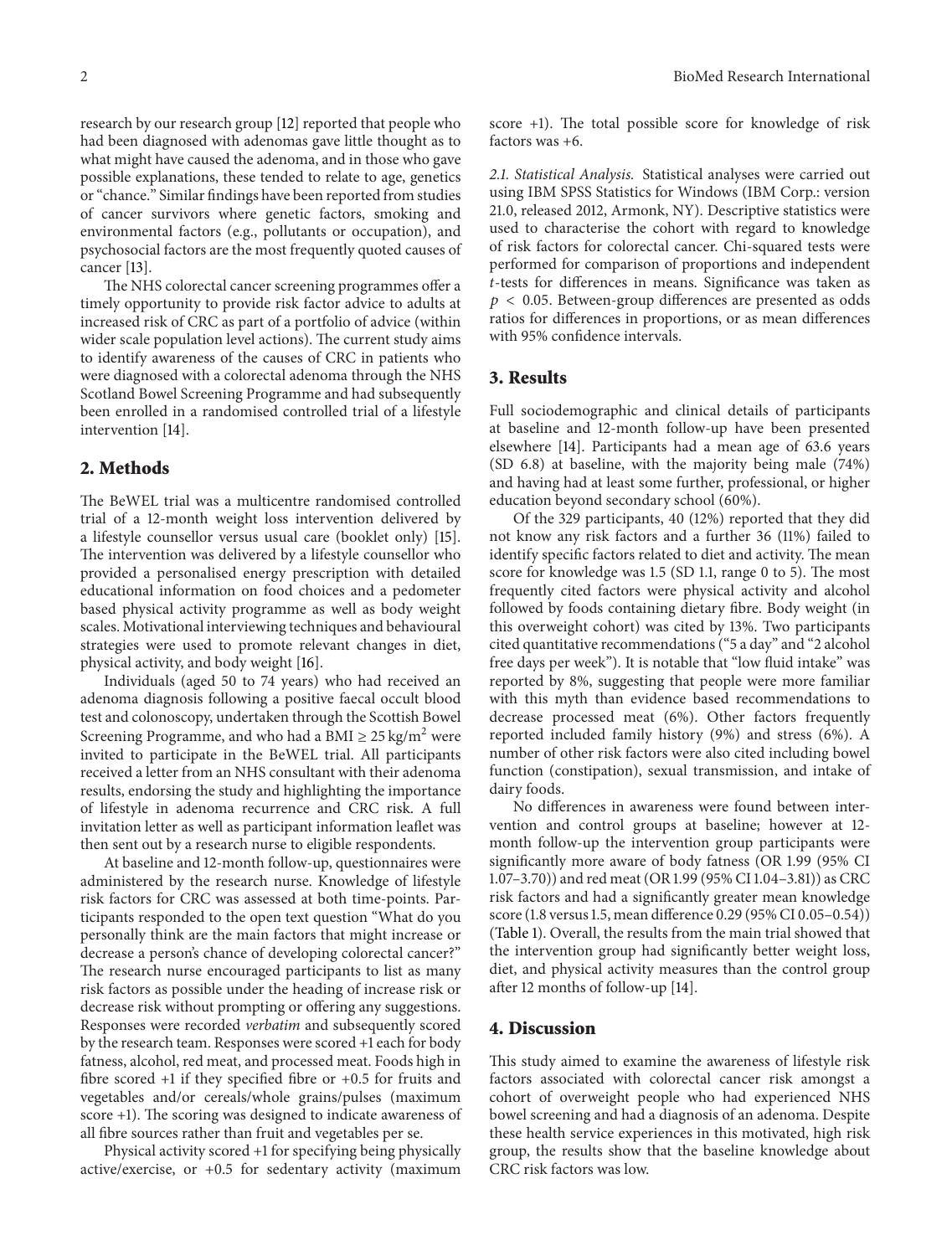|                                       | ₹                       |                       | Intervention                                              |                       | Control                               | Between-group difference at baseline | Between-group difference at 12                  |
|---------------------------------------|-------------------------|-----------------------|-----------------------------------------------------------|-----------------------|---------------------------------------|--------------------------------------|-------------------------------------------------|
|                                       | Baseline<br>$n = 329$   | Baseline<br>$n = 163$ | $12$ -month<br>follow-up<br>$= 148$<br>$\boldsymbol{\mu}$ | Baseline<br>$n = 166$ | follow-up<br>$12$ -month<br>$n = 156$ | OR/mean (95% CI)<br>p value          | OR/mean (95% CI)<br>months follow-up<br>p value |
| Alcohol (%)                           | $148(45.0)$ 73 $(44.8)$ |                       | (52.0)<br>77                                              | 75 (45.2)             | 76 (48.7)                             | $0.98(0.64 - 1.52)$<br>0.943         | $1.14(0.73 - 1.79)$<br>0.564                    |
| Physical activity (%)                 | 153 (46.5)              | 81 (49.7)             | 86 (58.1)                                                 | 72(43.4)              | 80(51.3)                              | $1.29(0.84 - 1.99)$<br>0.251         | $1.32(0.84 - 2.07)$<br>0.232                    |
| Body fatness (%)                      | 44 (13.4)               | 25 (15.3)             | (21.6)<br>32                                              | 19 (11.4)             | 19 (12.2)                             | $1.40(0.74 - 2.66)$<br>0.300         | $1.99(1.07-3.70)^{*}$<br>0.028                  |
| Foods containing fibre (%) 111 (33.7) |                         | 57 (35.0)             | 58 (39.1)                                                 | 54 (32.6)             | 56 (35.9)                             | $1.12(0.71 - 1.76)$<br>0.640         | $1.15(0.73 - 1.83)$<br>0.553                    |
| Red meat (%)                          | $44(13.4)$ 21 (12.9)    |                       | 29 (19.6)                                                 | 23 (13.9)             | 17(10.9)                              | $0.92(0.49 - 1.74)$<br>0.796         | $1.99(1.04 - 3.81)$<br>0.034                    |
| Processed meat (%)                    | 6(1.8)                  | 2(1.2)                | (2.0)                                                     | 4(2.4)                | 5(3.2)                                | $0.50(0.09 - 2.79)$<br>0.423         | $0.63(0.15-2.66)$<br>0.521                      |
| Quantity mentioned (%)                | 2(0.6)                  | 1(0.6)                | (0.7)                                                     | 1(0.6)                | (0)                                   | $1.02(0.06 - 16.42)$<br>0.990        | 0.304                                           |
| Do not know any (%)                   | 40 (12.2)               | 15(9.2)               | 2(8.1)                                                    | 25(15.1)              | 15(9.6)                               | $0.57(0.29 - 1.13)$<br>0.104         | $0.83(0.38 - 1.84)$<br>0.644                    |
| Total score [mean (SD)]<br>Range      | 1.5(1.12)<br>$0 - 5$    | 1.5(1.07)<br>$0 - 5$  | 1.8(1.06)<br>$6 - 5$                                      | 1.4(1.17)<br>$6 - 5$  | 1.5(1.11)<br>$6 - 0$                  | $0.12 (-0.36 to 0.13)$<br>0.340      | 0.29(0.05 to 0.54)<br>0.019                     |
| $p < 0.05$ , significant.             |                         |                       |                                                           |                       |                                       |                                      |                                                 |

<span id="page-2-0"></span>TABLE I: Knowledge of risk factors for colorectal cancer. TABLE 1: Knowledge of risk factors for colorectal cancer.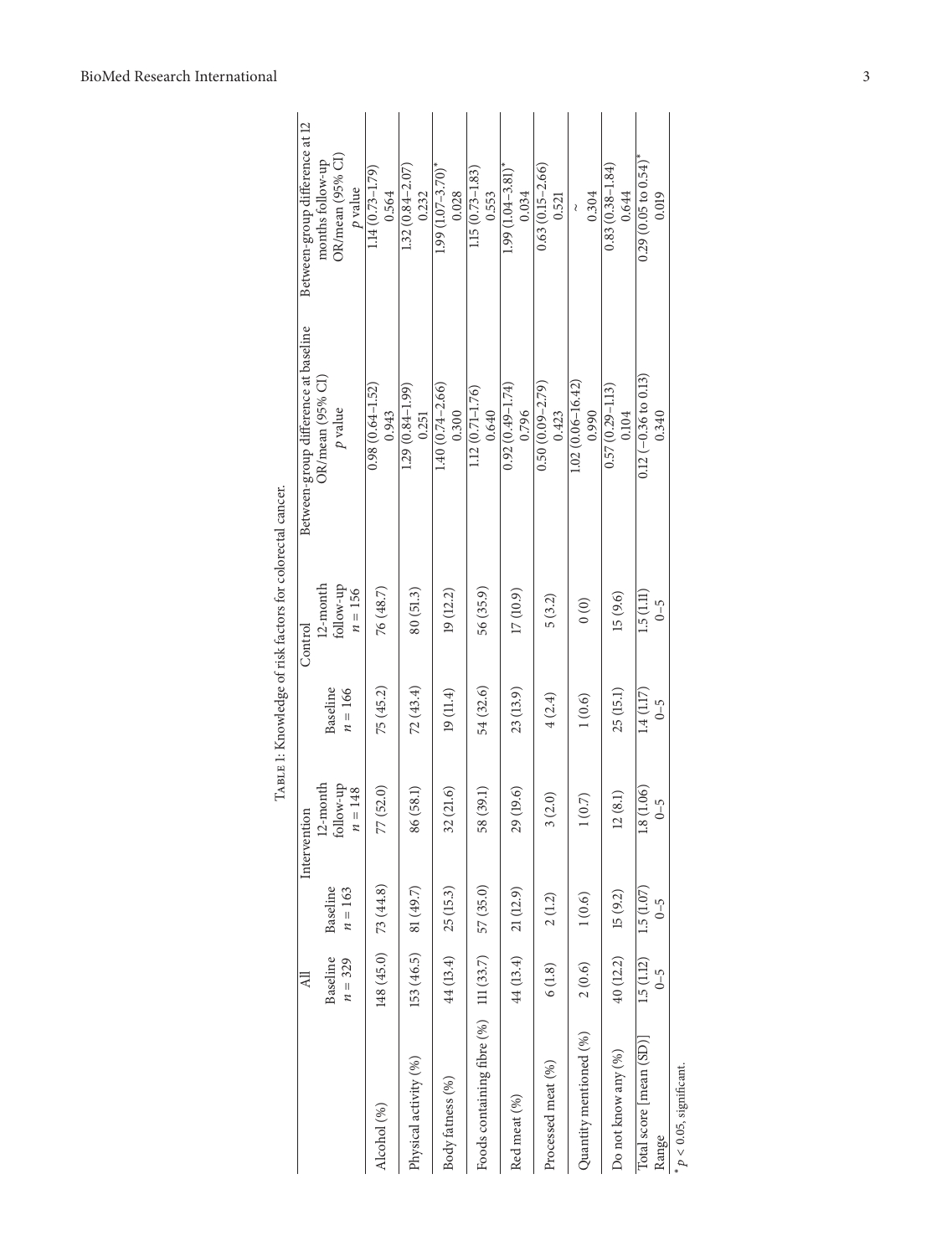The study is limited by the use of a selected group of patients who have chosen to participate in a lifestyle trial and may not be representative of the all patients with colorectal adenomas. However, the results concur with previous qualitative research [\[12](#page-4-11)] with patients who had had adenoma diagnosis and surgery suggesting that patients are given little information about the potential causes of adenoma during their treatment and that the "all clear" message received after adenoma removal may be interpreted by some patients as meaning that their lifestyle is not a cause of concern.

The findings are consistent with those of Dowswell et al. [\[17\]](#page-4-16), who studied attitudes to lifestyle in patients aged 60 to 74 years, diagnosed with an intermediate- or high-risk adenoma. They reported that participants believed that their current dietary and physical activity behaviours were good and they perceived no risk between current health behaviours and their adenoma diagnosis. The authors concluded that intervention programmes should tailor interventions to individual habits as well as lack of knowledge about the aetiology of colon cancer.The BeWEL study [\[14\]](#page-4-13) did target both of these approaches and the intervention was associated with overall change in knowledge and subsequent change in diet and body weight.

It is unlikely that increasing knowledge and awareness of lifestyle and CRC risk factors will in itself promote behaviour change [\[18](#page-4-17)], but both are important prerequisites and platforms from which to develop evidence based behavioural change techniques for planning health improvements. The role of knowledge on behaviour change is considered by Michie et al. [\[19](#page-4-18)] in the Capability, Opportunity, and Motivation- (COM-) Behaviour (B) model whereby knowledge and skills are two of the factors which can influence the capability of an individual to change health behaviours. This model demonstrates both the importance of individual level influence and how these might be linked to wider public policy.

The NHS CRC screening setting is a unique opportunity to raise awareness about lifestyle and prevention and to provide further guidance and personalised support to enhance the translation of improved knowledge into action. The current work has utilised a one-to-one lifestyle programme to achieve changes in knowledge and health behaviour which may not be routinely possible within NHS budgets but the results strongly support the need to explore the development of lifestyle counsellors in the same way that many health boards employ smoking cessation counsellors.

#### **5. Conclusion**

Despite a growing evidence base on lifestyle and CRC, awareness of relevant factors remains low in people at increased risk. Opportunities within the routine NHS screening setting to aid the capability of individuals to make effective behavioural changes to reduce CRC risk deserve further exploration.

## **Trial Registration**

The trial was registered with Current Controlled Trials [\(ISRCTN53033856\)](http://www.isrctn.com/ISRCTN53033856?q=isrctn53033856&filters=&sort=&offset=1&totalResults=1&page=1&pageSize=10&searchType=basic-search).

# **Ethical Approval**

The study was conducted with the understanding and the consent of the participants. Ethics committee approval was granted by Tayside Committee on Medical Research Ethics B on 16 July 2010 (REC ref. no. 10/S1402/34).

# **Conflict of Interests**

The authors declare that there is no conflict of interests regarding the publication of this paper with the exception of Prof. Robert J. C. Steele who declares his work as Director of the Scottish Bowel Screening Programme.

# **Authors' Contribution**

Annie S. Anderson (guarantor) had the original idea for the study and, with Angela M. Craigie, Stephen Caswell, Martine Stead, and Robert J. C. Steele, designed the trial parameters and formed the investigator group who obtained the funding. Annie S. Anderson, Angela M. Craigie, Robert J. C. Steele, and Stephen Caswell were responsible for overseeing study implementation and data collection. Angela M. Craigie, Martine Stead, Stephen Caswell, and Maureen Macleod carried out the analysis. Annie S. Anderson, Angela M. Craigie, Martine Stead, and Maureen Macleod drafted the paper which was revised by all authors. All researchers were independent from funders. The study sponsor and funder played no role in study design; in the collection, analysis, and interpretation of data; in the writing of the report; and in the decision to submit the paper for publication. All authors, external and internal, had full access to all of the data (including statistical reports and tables) in the study and can take responsibility for the integrity of the data and the accuracy of the data analysis.

## **Acknowledgments**

The authors would like to thank the participants of this trial, the trial manager, trial administrator, research nurses, and lifestyle counsellors whose enthusiastic support made the trial possible. Financial support was provided by the National Prevention Research Initiative [\(http://www.npri.org.uk\)](http://www.npri.org.uk), Grant Award no. G0802030. National Prevention Research Initiative is a national research initiative administered by the Medical Research Council made up of the following funding partners: Alzheimer's Research Trust; Alzheimer's Society; Biotechnology and Biological Sciences Research Council; Cancer Research UK; Chief Scientist Office, Scottish Government Health Directorate; Department of Health; Diabetes UK; Economic and Social Research Council; Engineering and Physical Sciences Research Council; Health & Social Care Research & Development Office for Northern Ireland; Medical Research Council; Welsh Assembly Government; and WCRF. Further financial support was provided by NHS Research Scotland to carry out this work. The BeWEL Team consists of Shaun Treweek, Fergus Daly, Jill Belch, Jackie Rodger, Alison Kirk, Anne